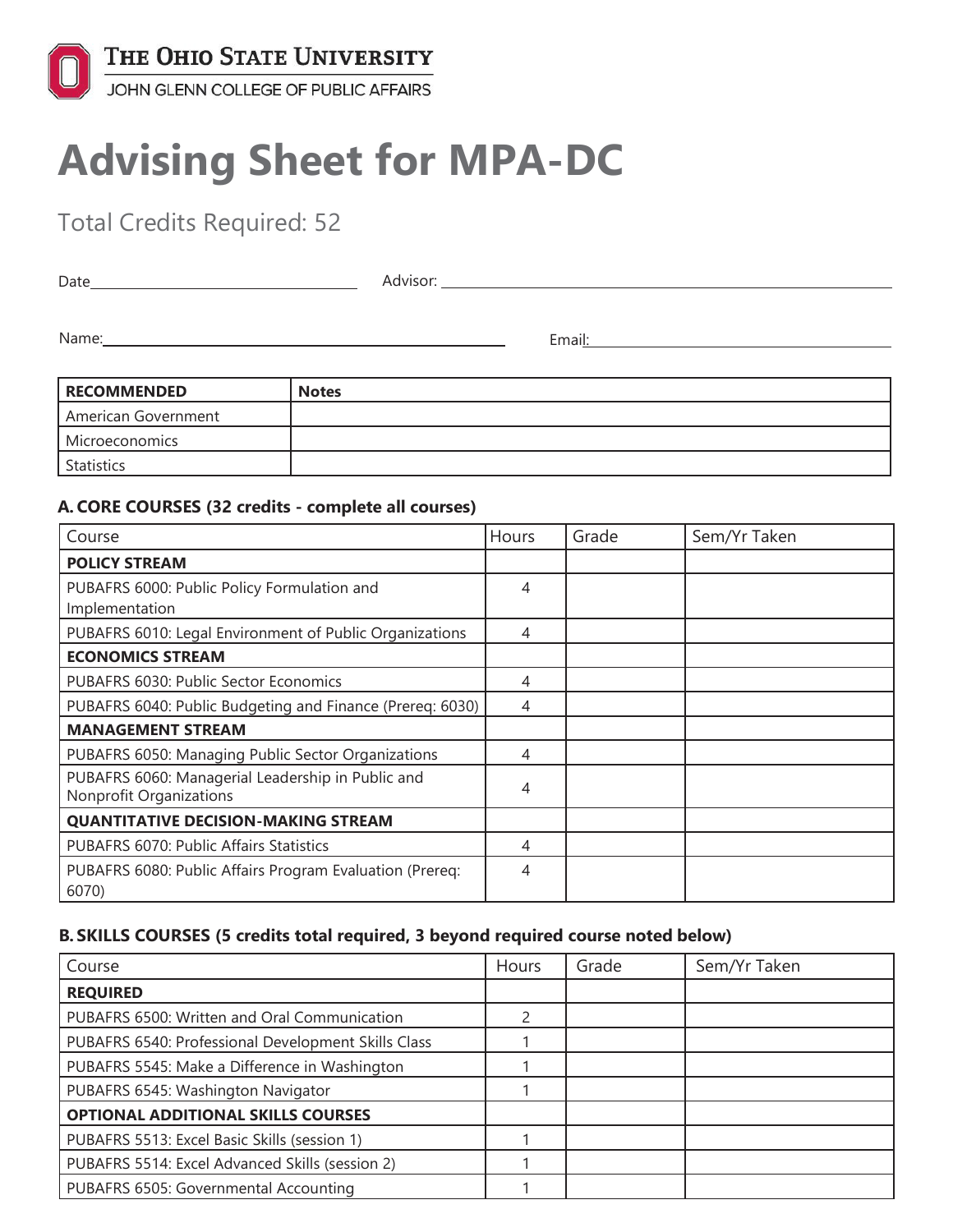

# THE OHIO STATE UNIVERSITY

## JOHN GLENN COLLEGE OF PUBLIC AFFAIRS

| PUBAFRS 6510: Conveying Quantitative Data in Public Affairs |  |  |
|-------------------------------------------------------------|--|--|
| PUBAFRS 6515: Database Management                           |  |  |
| PUBAFRS 6520: Balanced Scorecards and Dashboards            |  |  |
| PUBAFRS 6525: Survey Design                                 |  |  |
| PUBAFRS 6530: Negotiation                                   |  |  |
| PUBAFRS 6890: Special Topics Skills                         |  |  |

## **C. ELECTIVE COURSES (12 credits required from the following list<sup>i</sup> )**

Courses are separated by general area of relevance for the purposes of transparency for students. Not all courses are offered regularly. Students need not take courses from each subcategory and may take multiple courses from any category. Specific courses are not repeatable.

| Course                                                    | Hours        | Grade | Sem/Yr Taken |
|-----------------------------------------------------------|--------------|-------|--------------|
| <b>REQUIRED</b>                                           |              |       |              |
| PUBAFRS 7600: Federal Policy & Administration             |              |       |              |
| <b>POLICY RELATED</b>                                     |              |       |              |
| PUBAFRS 5240: Race and Public Policy in the United States | 3            |       |              |
| PUBAFRS 5250: Poverty, Inequality, and Public Policy      | 3            |       |              |
| PUBAFRS 5506: Administration of Criminal Justice Policy   | 3            |       |              |
| PUBAFRS 5600: Science, Engineering, and Public Policy     | 3            |       |              |
| PUBAFRS 5700: Rebuilding Failed and Weak States           | 3            |       |              |
| PUBAFRS 5750: Public Policy: The Business-Government      | 3            |       |              |
| Relationship                                              |              |       |              |
| PUBAFRS 5890: US Food Policy                              | 3            |       |              |
| PUBAFRS 5895: Food Insecurity, Food Assistance            | 3            |       |              |
| Programming and Policy in the U.S.                        |              |       |              |
| PUBAFRS 7503: Higher Education Policy for Public Leaders  | 3            |       |              |
| PUBAFRS 7505: Wicked Policy Problems                      | 3            |       |              |
| PUBAFRS 7507: Criminal Justice Policy                     | 3            |       |              |
| <b>ECONOMICS RELATED</b>                                  |              |       |              |
| PUBAFRS 5900: Food System Planning and the Economy        | 3            |       |              |
| PUBAFRS 7531: Economic Development Policy                 | 3            |       |              |
| PUBAFRS 7534: Privatization                               | 3            |       |              |
| PUBAFRS 7535: Regulation and Deregulation                 | 3            |       |              |
| <b>PUBLIC MANAGEMENT RELATED</b>                          |              |       |              |
| PUBAFRS 5770: Risk and Decision Analysis                  | 3            |       |              |
| PUBAFRS 5591: Lobbying and Government Relations           | 3            |       |              |
| PUBAFRS 7550: Contract Management                         | 3            |       |              |
| PUBAFRS 7554/CRP 6620: Performance Measurement and        | 3            |       |              |
| Management in the Public Sector                           |              |       |              |
| PUBAFRS 7555: Project Management                          | 3            |       |              |
| PUBAFRS 7557: Strategy for Public Organizations           | 3            |       |              |
| <b>NONPROFIT MANAGEMENT RELATED</b>                       |              |       |              |
| PUBAFRS 5590: Fundraising and Philanthropy for Nonprofit  | $\mathsf{3}$ |       |              |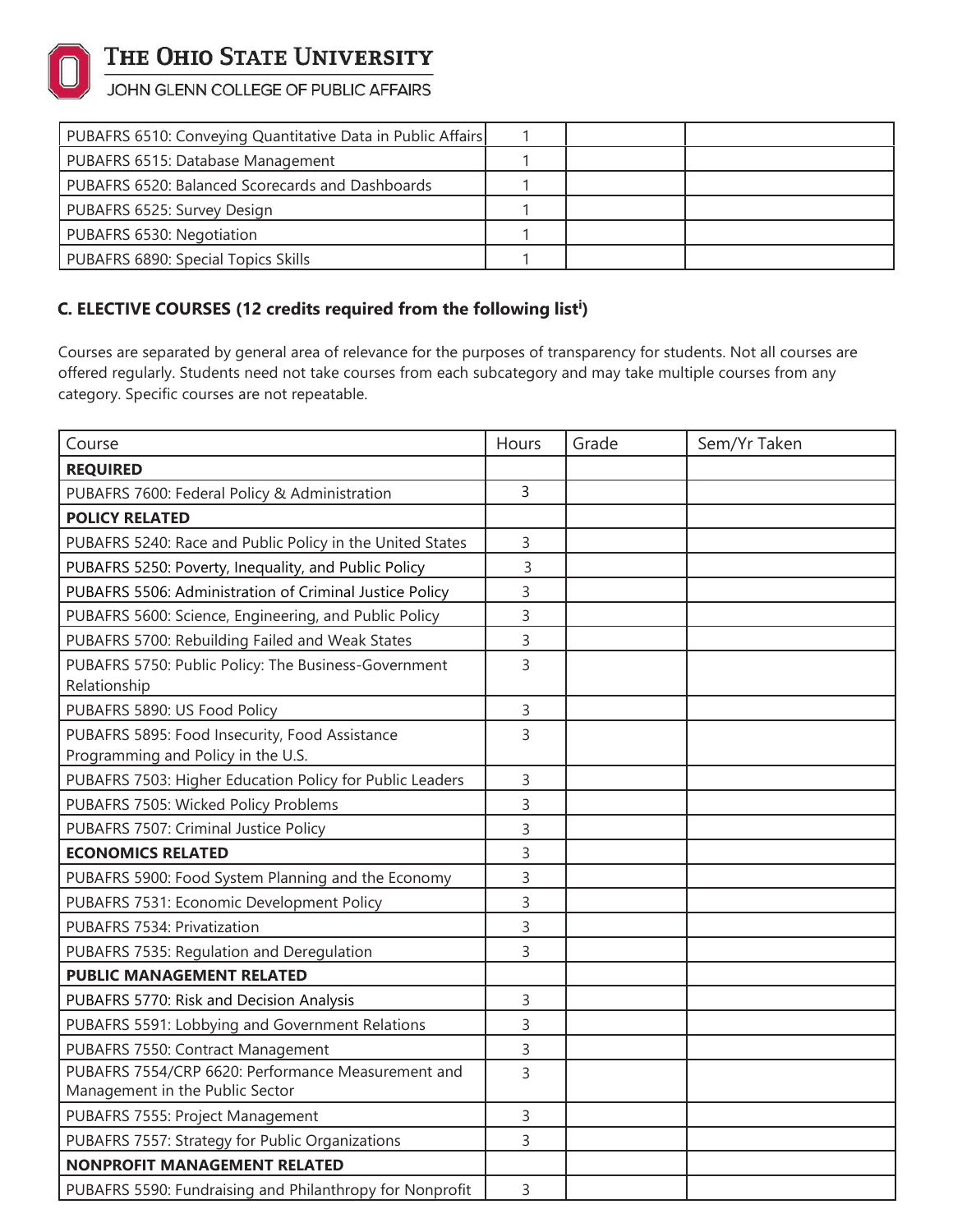

## THE OHIO STATE UNIVERSITY

JOHN GLENN COLLEGE OF PUBLIC AFFAIRS

| Orgs                                                                          |   |  |
|-------------------------------------------------------------------------------|---|--|
| PUBAFRS 5592: Marketing for Nonprofit and Public Orgs                         |   |  |
| PUBAFRS 5595: Social Enterprise                                               |   |  |
| PUBAFRS 7501/ CRP 6610: Grant Writing in the Public Sector                    |   |  |
| PUBAFRS 7533: Nonprofit Financial Management                                  |   |  |
| <b>METHODS RELATED</b>                                                        |   |  |
| PUBAFRS 7571: Multivariate Data Analysis for Public Policy<br>and Management  | ς |  |
| PUBAFRS 7572: Policy Simulation and Modeling                                  |   |  |
| PUBAFRS 7573: Public Affairs Qualitative Methods                              |   |  |
| PUBAFRS 7574: Mixed Methods Approaches for Policy-<br><b>Related Research</b> |   |  |

## **D.CAPSTONE COURSES (3 credit hours requiredii)**

Not all capstone courses are offered regularly. Please be sure to consult the master schedule via BuckeyeLink to make sure you have the pre-requisites in place in order to take a specific course. Consult with your advisor to plan out a program that will best suit your interests and prepare you to meet requirements.

| Course                                     | Hours | Grade | Taken<br>$\mathbf{r}$<br>Sem/Yr |
|--------------------------------------------|-------|-------|---------------------------------|
| 7980: MPA-DC<br><b>PUBAFRS</b><br>Capstone | -     |       |                                 |

**Capstone Notes:** Students should have PUBAFRS 6010, 6040, and 6080 completed prior to enrollment in any capstone course. MPA-DC students will take a capstone course specifically designed for them in Washington D.C.

#### **MPA Exit Requirements**

- **Fulfillment of credit hour requirements**
- Fulfillment of course requirements
- Achievement of a cumulative GPA of at least 3.0 in all courses taken for graduate credit
- Registration during the final semester of the degree program for a minimum of three graduate credit hours
- Submission of the Application to Graduate to the Graduate School, via the GradForms system, by the deadline communicated by the Glenn College
- **Please review the Graduate School Handbook for more detail on these requirements**
- Successful completion of the capstone course with grade "B" or higher

#### **Other Notes:**

- MPA students are not permitted to take PUBAFRS 5060, 5062, 6045, 6051, 6055, or 6075.
- The MPA program is an accredited, in-person, professional master's degree program. Students must complete a majority of their coursework in-person to align with accreditation standards. Students are highly recommended to take no more than one core or elective course online per term, and availability of online coursework is not guaranteed.